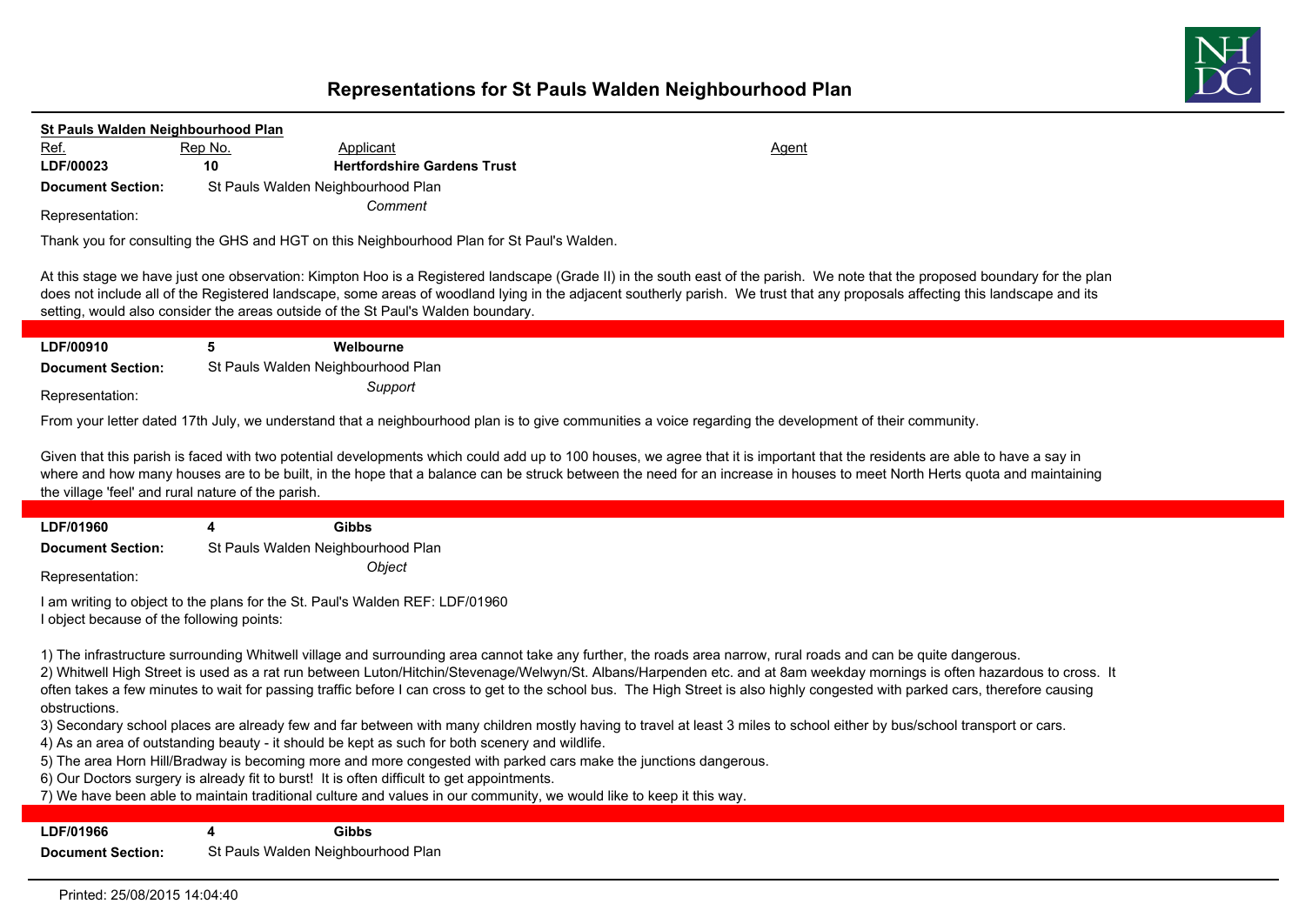

Ref. 6. Rep No. 2008 Applicant Agent Agent Agent Agent Agent Agent Agent Agent Agent *Object* Representation:

I am writing once again, object to the plans for St. Plan's Walden REF: LDF/01966.

For the same reasons as in previous years, I object because of the following points:

1) The infrastructure surrounding Whitwell village and surrounding area cannot take any further traffic, the roads are narrow, rural roads and can be quite dangerous.

2) Whitwell High Street is used as a rat run between Luton/Hitchin/Stevenage/Welwyn/St. Albans/Harpenden etc. and at 8am weekday mornings is often hazardous to cross. If often takes a few minutes to wait for passing traffic before we can cross to get the school bus. The High Street is also highly congested with parked cars, therefore causing obstructions.

3) Secondary school places are already few and far between with our children mostly having to travel at least 3 miles to school either by bus/school transport or cars.

- 4) As an area of outstanding beauty it should be kept as such for both scenery and wildlife.
- 5) The area Horn Hill/Bradway is becoming more and more congested with parked cars make the junctions more dangerous.
- 6) Our Doctors surgery is already fit to burst! It is often difficult to get appointments.
- 7) We have been able to maintain traditional culture and values in our community, we would like to keep it this way.

| LDF/03413                |   | Norman                             |                                                                                                                                                                    |
|--------------------------|---|------------------------------------|--------------------------------------------------------------------------------------------------------------------------------------------------------------------|
| <b>Document Section:</b> |   | St Pauls Walden Neighbourhood Plan |                                                                                                                                                                    |
| Representation:          |   | Support                            |                                                                                                                                                                    |
|                          |   |                                    | We support the application from our Parish Council re the development of a Neighbourhood Plan.                                                                     |
|                          |   |                                    |                                                                                                                                                                    |
| LDF/03413                | 3 | <b>Norman</b>                      |                                                                                                                                                                    |
| <b>Document Section:</b> |   | St Pauls Walden Neighbourhood Plan |                                                                                                                                                                    |
| Representation:          |   | Support                            |                                                                                                                                                                    |
|                          |   |                                    | Muhuphand bee contected vau but Lolen wort to odd mu support for a Neighbourhood Dlap Ma are food with two developments in the village of shout 44 bouges. Librale |

My husband has contacted you but I also want to add my support for a Neighbourhood Plan. We are faced with two developments in the village of about 44 houses. I think these are too big for our village and will destroy its local feel. However, I think we need limited housing development which will enable the village to support facilities like the local school, post office, surgery etc into the future.

I therefore support the Neighbourhood Plan as one way in which future development and protection of our village 'feel' can be properly balanced and supported by the villagers.

**LDF/03422 4 Reid Document Section:** St Pauls Walden Neighbourhood Plan *Object* Representation:

The building of 44 houses will put on intense pressure with entrance and exit will be funnelled into the narrow High Street. People in this village need to drive to work or take children to school every morning and evening. This High Street congested now! I do hope you take note of our concerns.

We have concerns about the traffic coming out and in onto a very narrow High Street. If there are 44 houses that means there will be approximately extra 60 cars. People need to drive to work or school every morning and evening and the High Street is congested now! and I am not including the other potential planning site SP2. I do hope this is

Printed: 25/08/2015 14:04:40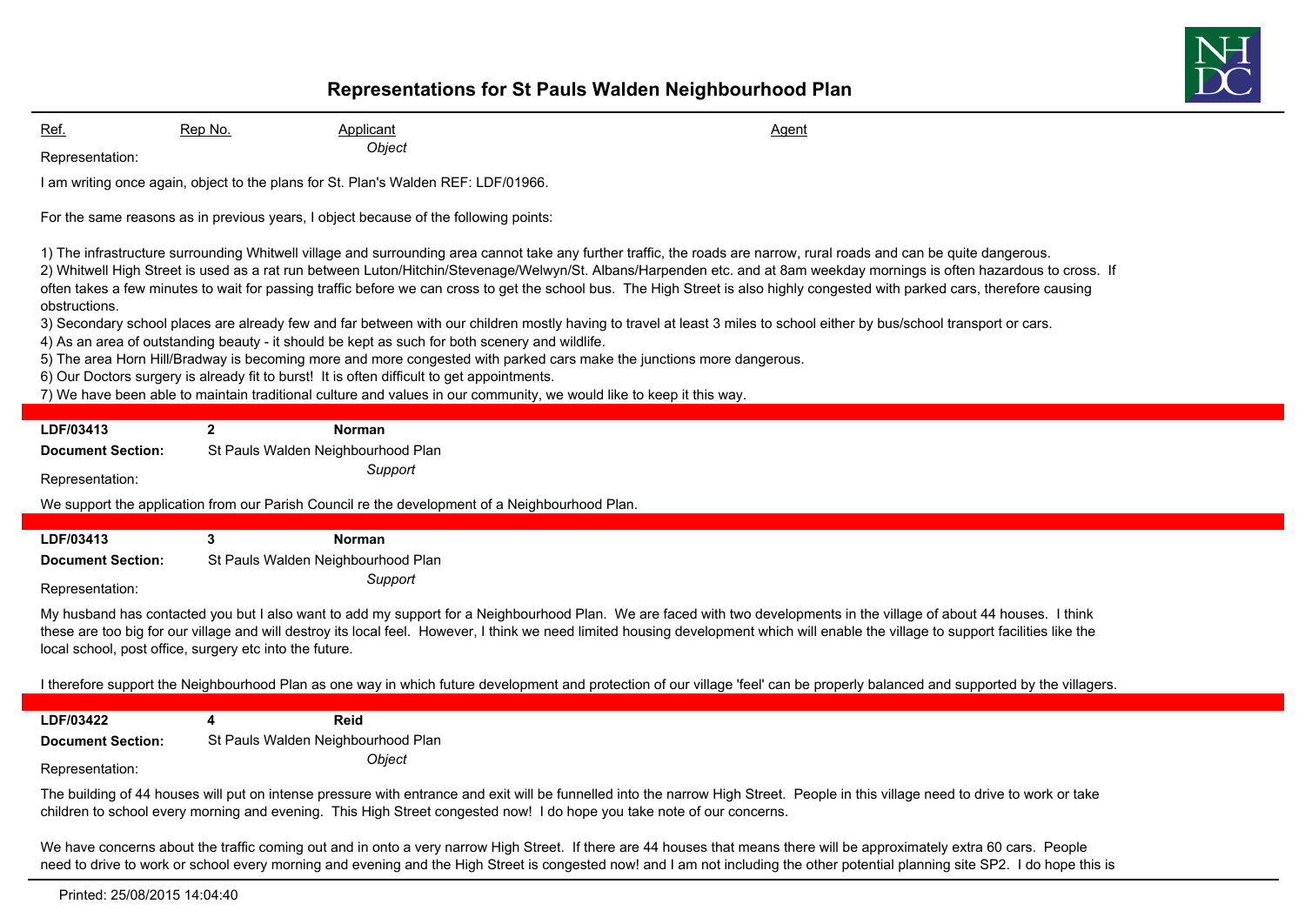

| Ref.<br>taken into consideration. | Rep No. | <b>Applicant</b>                                     | <b>Agent</b> |                    |
|-----------------------------------|---------|------------------------------------------------------|--------------|--------------------|
|                                   |         |                                                      |              |                    |
| LDF/04752                         | 82      | 'Hertfordshire County Council - Spatial and Land Use |              |                    |
|                                   |         | <b>Planning</b>                                      |              |                    |
| <b>Document Section:</b>          |         | St Pauls Walden Neighbourhood Plan                   |              |                    |
| Representation:                   |         | Comment                                              | <b>MAP</b>   | Map/plans attached |

I am writing in response to the St Pauls Walden Parish Council's application for the designation of a Neighbourhood Plan Area and provide comments in relation to minerals and waste planning matters.

The proposed Neighbourhood Plan Area does not coincide with any of the County Council's proposed waste site designations as shown in the Waste Local Plan. The area does, however, include a history of planning applications for waste facilities.

There is currently an operational sewage treatment works at Whitwell located within the Neighbourhood Plan Area. This is comprised of two sites, namely A and B. This is a safeguarded waste management operation under policy 5: safeguarding of sites of the Waste Core Strategy and Development Management Policies document.

There are two other existing waste facilities to be aware of which are located within close proximity of the Neighbourhood Plan Area. Breachwood Green sewage treatment facility lies 594m west of the Plan Area and Kimpton Road sewage treatment facility lies 790m south of the Plan Area. Both of these sites are safeguarded waste facilities.

In terms of minerals, the proposed Neighbourhood Plan Area is not located within the sand and gravel belt, however it includes parts of two mineral resource blocks where there is potential for the extraction of mineral as shown in the Minerals Consultation Area Supplementary Planning Document, 2008. These can be seen on the attached plan.

It should be noted, when the Parish Council develops its vision and objectives for shaping development and growth within the neighbourhood, that minerals and waste matters will need to be taken into account as Minerals and Waste Local Plans form part of the Development Plan. New development and growth of an area results in the generation of waste and this will be an important aspect needing consideration in due course in addition to the need to avoid the sterilisation of minerals.

The County Council would like to be consulted at future stages in the production of the Neighbourhood Plan.

| LDF/07600                | <b>Gladman Developments Limited</b> |
|--------------------------|-------------------------------------|
| <b>Document Section:</b> | St Pauls Walden Neighbourhood Plan  |
| Representation:          | Comment                             |

Gladman Developments Ltd (Gladman) specialise in the promotion of strategic land for residential development with associated community infrastructure. This letter provides Gladman's representations on the application made by St Paul's Walden Parish Council for the designation of a Neighbourhood Area, for the purposes of preparing a Neighbourhood Development Plan.

At this stage Gladman have no specific comments to make on the application for the Neighbourhood Area designation. However, as the first normal stage of preparing a Neighbourhood Plan, Gladman would like to take the opportunity to comment on the St Paul's Walden Neighbourhood Area application to highlight a number of key requirements to which the development of the emerging Neighbourhood Plan should have regard. Gladman wish to participate in the Neighbourhood Plan's preparation and to be notified of further developments and consultations in this regard.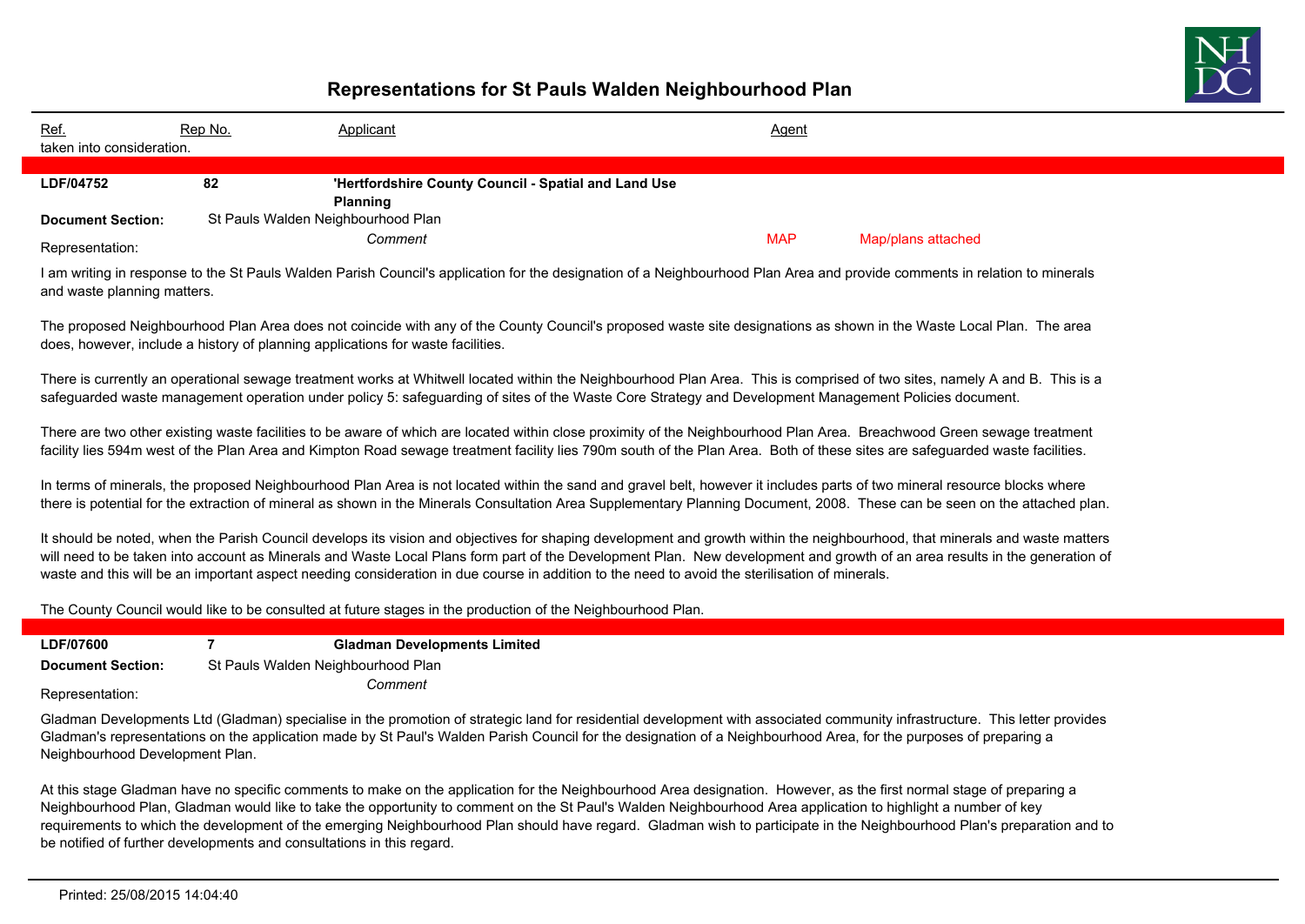

Ref. 6. Rep No. 2008 Applicant Agent Agent Agent Agent Agent Agent Agent Agent Agent

Neighbourhood Plans - Guidance and Legislation

The National Planning Policy Framework (The Framework) sets out Government's planning policies for England and how these are expected to be applied. In doing so it sets out requirements for the preparation of neighbourhood plans and the role these should take in setting out policies for the local area. The guidance set out in the Framework has now been supplemented by the recently published Planning Practice Guidance (PPG) on Neighbourhood Plans.

Paragraph 16 of the Framework sets out the positive role that Neighbourhood Plans should play in meeting the development needs of the local area. It states that:

"The application of the Presumption (In Favour of Sustainable Development, set out in paragraph 14 of Framework) will have implications for how communities engage in neighbourhood planning. Critically it will mean that neighbourhoods should:

Develop plans that support the strategic development needs set out in Local Plans, including policies for housing and economic development; Plan positively to support local development, shaping and directing development in their area that is outside of the strategic elements of the Local Plan"

Further guidance on the relationship between Neighbourhood Plans and strategic policies for wider area set out in Council's Local Plan is included in paragraph 184 of the Framework:

"The ambition of the neighbourhood should be aligned with the strategic needs and priorities of the wider local area. Neighbourhood Plans must be in general conformity with the strategic policies of the Local Plan. To facilitate this, local planning authorities should set out clearly their strategic policies for the area and ensure that an up-to-date plan is in place as quickly as possible. Neighbourhood Plans should reflect these policies and neighbourhoods should plan positively to support them. Neighbourhood Plans...should not promote less development than set out in the Local Plan or undermine its strategic policies".

Before a Neighbourhood Plan can proceed to referendum it must be tested against the Neighbourhood Plan Basic Conditions, set out in paragraph 8(2) of Schedule 4B of the Town and Country Planning Act 1990 and further detailed in paragraph 065 of the Neighbourhood Plan PPG. Three Basic Conditions are:

- a) Having regard to national policies and advice contained in guidance issued by the Secretary of State it is appropriate to make the neighbourhood plan
- b) Having special regard to the desirability of preserving any listed building or its setting or any features of special architectural or historic interest that is possesses, it
- 
- is appropriate to make the order.
	-
	- d) The making of the neighbourhood plan contributes to the achievement of sustainable development
	-
	- f) The making of the neighbourhood plan does not breach, and is otherwise compatible with, EU obligations
	- g) Prescribed conditions are met in relation to the plan and prescribed matters have been complied with in connection with the proposal for the neighbourhood plan

c) Having special regard to the desirability of preserving or enhancing the character or appearance of any conservation area, it is appropriate to make the order

e) The making of the neighbourhood plan is in general conformity with the strategic policies contained with the development plan for the area of the authority

If a Neighbourhood Plan is not developed in accordance with the Neighbourhood Plan Basic Conditions there is a real risk that it will fail when it reaches Independent Examination.

#### Relationship with Local Plans

To meet the requirements of the Framework and the Neighbourhood Plan Basic Conditions, Neighbourhood Plans should be prepared to conform to up-to-date strategic policy requirements set out in Local Plans. Where an up-to-date Local Plan has been adopted and is in place for the wider authority area, it is strategic policy requirements set out in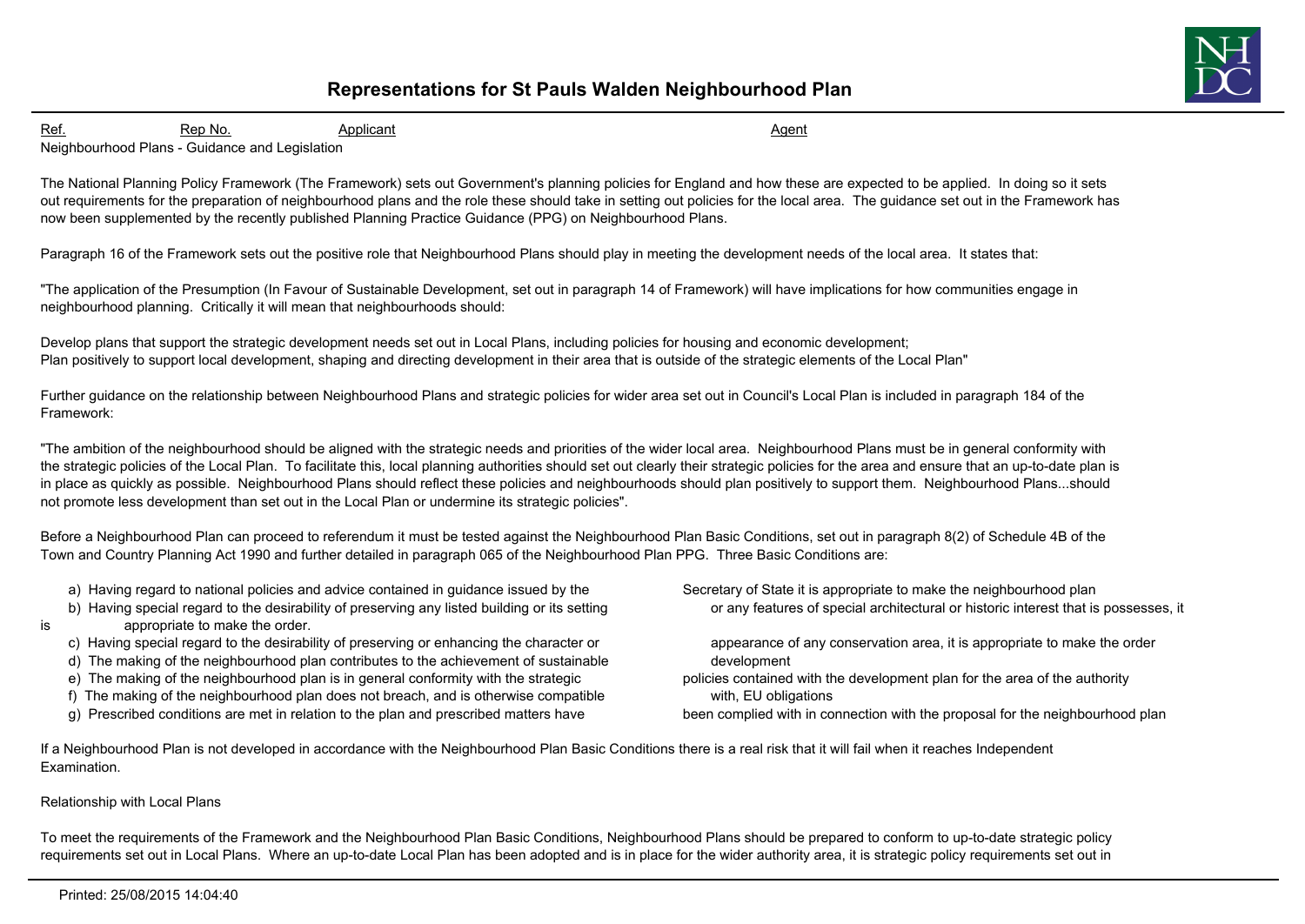

Ref. 6. Rep No. 2008 Applicant Agent Agent Agent Agent Agent Agent Agent Agent Agent this document that a Neighbourhood Plan should seek to support and meet. When a Local Plan is emerging or is yet to be found sound at Examination, there will be a lack of certainty over what scale of development a community must accommodate or the direction the policies in the Neighbourhood Plan should take.

The North Hertfordshire Local Plan (Number 2 with alternatives) was adopted in April 1996 and covered the period up to 2001. A number of policies were saved following the Secretary of State's 'Saving Direction' on 27th September 2007. The North Hertfordshire Local Plan only planned for development up to 2001 and does not contain housing policies beyond this period, it is therefore significantly out of date and time expired against the requirements of the Framework.

The emerging North Hertfordshire District Local Plan will set out the spatial strategy and key planning policies for the district to 2031. Gladman note that the Council consulted on its preferred options document which ended in February 2015. The Council initially anticipated to consult on its proposed submission version of the plan, however this has been delayed due to ongoing discussions with Central Bedfordshire and Luton regarding unmet housing needs.

Given the current status of the emerging Local Plan and the uncertainty over the final policies it will set for the district and the level of growth that the Council may need to accommodate under the Duty to Cooperate, we question the Parish Council's ability to progress with a Neighbourhood Plan at this time and recommend that work on the Neighbourhood Plan be delayed to allow for the emerging Local Plan to be submitted to Secretary of State for Examination and successfully tested by an Inspector.

Although the Neighbourhood Plan PPG indicates that Neighbourhood Plans can be advanced before an up-to-date Local Plan is in place, Gladman would strongly question the ability to progress a Neighbourhood Plan on this basis. If a Neighbourhood Plan is progressed prior to an up-to-date Local Plan being prepared, or the strategic policies and development requirements set out in an emerging Local Plan change, then the work on the Neighbourhood Plan is likely to be abortive. A Neighbourhood Plan cannot be consistent with the requirements of the Framework or meet the Neighbourhood Plan Basic Conditios if it is progressed on a development plan that is out-of-date.

#### Neighbourhood Plan Policies and Proposals

In accordance with the Neighbourhood Plan Basic Conditions, Neighbourhood Plan policies should align with the requirements of the Framework and the wider strategic policies for the area set out in the Council's Local Plan. Neighbourhood Plans should provide a policy framework that complements and supports the requirements set out in these higher-order documents, setting out further, locally-specific requirements that will be applied to development proposals coming forward.

The Framework is clear that Neighbourhood Plans cannot introduce policies and proposals that would prevent development from going ahead. They are required to plan positively for new development, enabling sufficient growth to take place to meet the strategic development needs for the area. Policies that are clearly worded or intended to place an unjustified constraint on further sustainable development taking place would not be consistent with the requirements of the Framework or meet the Neighbourhood Plan Basic Conditions.

Communities should not seek to include policies in Neighbourhood Plans that have no planning basis or are inconsistent with national or local policy obligations. Proposals should be appropriately justified by the findings of a supporting evidence base and must be sufficiently clear to be capable of being interpreted by applicants and decision makers. Policies and proposals should be designed to add value to policies set out in Local Plan and national guidance, as opposed to replicating their requirements. The community should liaise with the Council's planning team to seek advice on the appropriateness of the Neighbourhood Plan's proposals.

#### Sustainability Appraisal/Strategic Environment Assessment

The preparation of Neighbourhood Plan may fall under the scope of the Environment Assessment of Plans and Programmes Regulations 2004 (SEA Regulations) that require a Strategic Environmental Assessment (SEA) to be undertaken where a Plan's proposal would be likely to have significant environmental effects. The requirement to undertake an SEA will be dependent on Neighbourhood Plan's proposals, but is likely to be necessary where a Plan is proposing specific allocations or site designations.